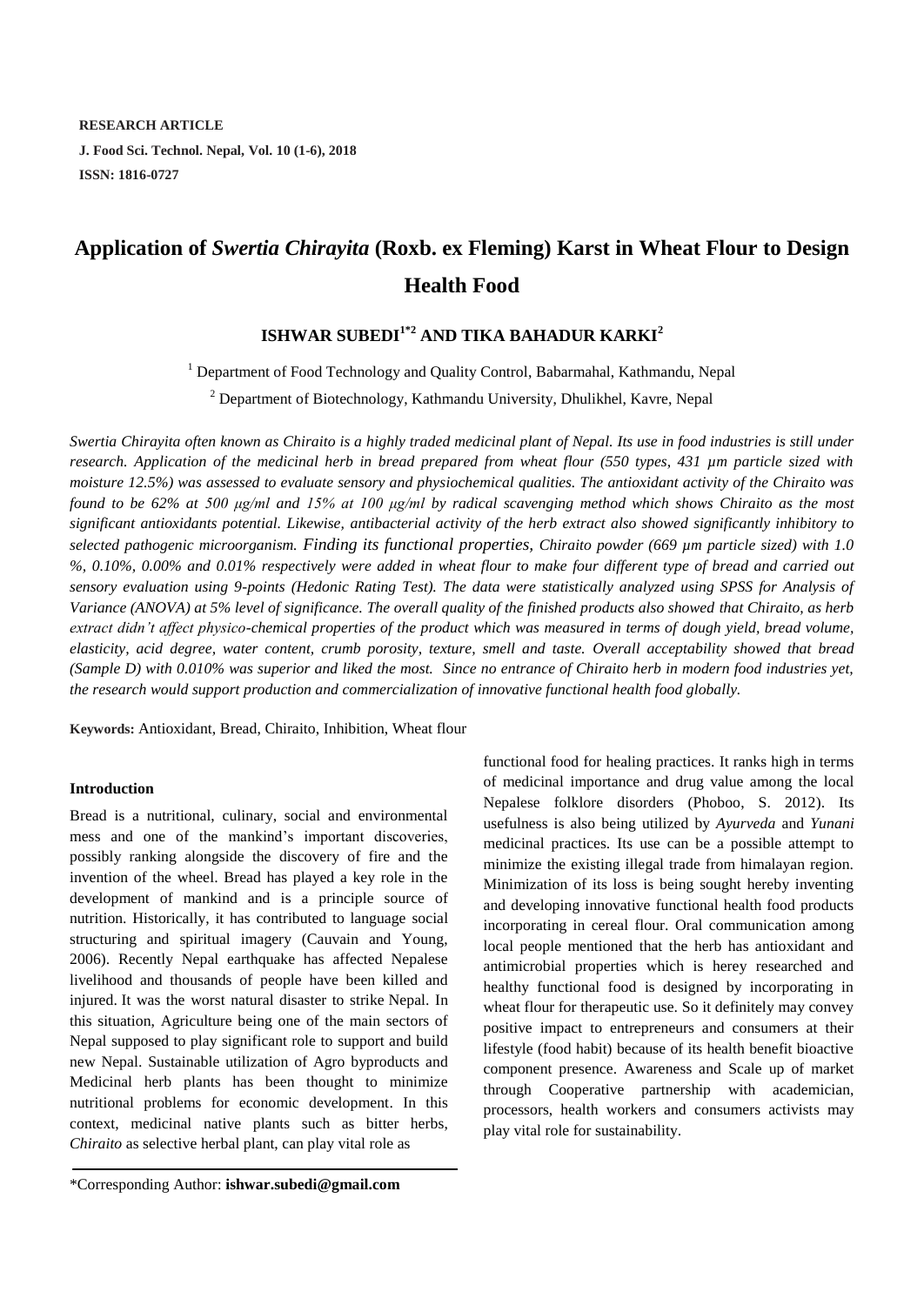#### **Materials and Methods**

### **Materials**

Refined wheat flour (*maida*) used for bread preparation was obtained from Kathmndu Maida Mills (KMM) Balaju, Kathmandu, whereas *Chiraito* was collected from Rasuwa district at the Central zone of Nepal.The plant was taken to National Herbarium Laboratory under the Department of Plant Rsource (DoPR), Godawari, Lalitpur for plant identification. The senior botanist Mr. Binod Basnet, Chief of laboratory, identified it as *Swertia Chirayita* (Roxb. ex Fleming) karst. The fresh plant was taken and then dried, pressed and grinded to make powder. Other ingredients like sugar, salt, shortening (Medalia), Gluten (Vital), yeast (Victoria Instant Dry Baker's Yeast), improver (Tower), Calcium propionate, Lecithin as emulsifier (Stampfli, L and Nersten, B. 2000) and water were calculated and blended at mixture (EBPM-20L, Guangzhou South star Machine Facilities Co. Ltd. China) to make smooth dough. The dough was fermented and baked in oven (Digital Rotary Rack Oven "Ebro 68" (Guangzhou South star Machine Facilities Co. Ltd. China) at  $180^{\circ}$ C for 35 minutes followed by quality assessment. The samples were packed after cooling at room temperature in food grade polypylene bags for quality assessmment at Central Food Research Laboratory (CFRL), Kathmandu.

## **Methods**

# **Phyto-Chemical analysis of** *Chiraito*

Phyto-chemicals screening of the sample was carried out according to the methods of (Asthana, RK; Sharma NK. And Kulshrestha, DK; 1991). The different plant parts (Root, Leaves and Stem) were mixed with 1:1:1 ratio and its extracts obtained from Cold methanol (laboratory grade) were screened for Alkaloids, Sterols, Terpenes, Tannins, Coumarin, Saponin, Glycosides and Quinones respectively.

#### **Antimicrobial screening**

The antimicrobial activity of the extract was determined by Kirby–Bauer method in agar well diffusion (Kirtikar KR and Basu B.D. 1996). The stock cultures of bacteria were revived by inoculating in broth media and grown at 37°C for 18 h in an incubator. Then agar plates of the Muller Hilton's Agar media were prepared. Each plate was inoculated by swabbing with bacterial suspension or with 18 h fresh culture  $(10<sup>5</sup>-10<sup>6</sup>$ colony forming unit "CFU"/ml), which was swabbed evenly on the surface of solid agar media by the help of cotton swab. All the plates were incubated at 37°C for 24 h and then during observation after 24 h, the diameter of the zone of inhibition was measured in millimeter. All the equipment used like media, Petri plates, cotton swab etc.,

were sterilized before performing the experiments. As well as proper labeling of the petri plates were done before performing. All the determination of antibacterial activities of plant extracts were also done in triplicates. After 20 min, wells of 6 mm diameter were made in solid agar medium with the help of gel puncher and filled with 50 μl of various test samples of *Chiraito*. The positive control wells were filled with *Chloramphenicol* as Standard drug.

- *1. Escherichia coli*
- *2. Salmonella typhi*
- *3. Citrobacter freundii*
- *4. Klebsiella pneumonia*
- *5. Staphylococcus aureus*

The test microorganisms as shown above were obtained and screened at the laboratory of the Department of Biotechnology Kathmandu University (Dhulikhel).

#### **Antioxidant activity**

Antioxidant activity was performed in Nist College, Khusibu / Kathmandu. The rate of reduction of a chemical reaction upon addition of Free radical scavenging assay using 1,1-diphenyl-2-picrylhydrazyl radical ((DPPH) Sigma-Aldrich) was used as an indicator of antioxidant properties at 517 nm. 25 mg of dry crude extracts were taken and dissolved in distilled methanol and diluted up to 50 ml. was carried out according to Von Gadow *et al.* 1997. From the stock solution 100 and 500 μg/ml was prepared. Ascorbic acid was used as a standard. 5 ml of each solution was taken in a test tube and 1 ml of 0.001 M of DPPH solution was added to it. All these solutions were kept in dark for 30 min. Also 5 ml methanol was taken and 1 ml of DPPH solution was added, for control  $(A_0)$ solution. At the end of incubation period the mixtures were examined for the antioxidant activity using Optima UV Visible spectrophotometer at wavelength of 517 nm. The experiments were performed with triplicate readings. Percentage DPPH inhibition was determined using

Antioxidant activity (%) = 
$$
\frac{A_0}{A_1} \times 100
$$

Where,  $A_0$  is the absorbance of Control and  $A_1$  is the absorbance of the sample

The physico-chemical properties of flour have been shown in the Table 1.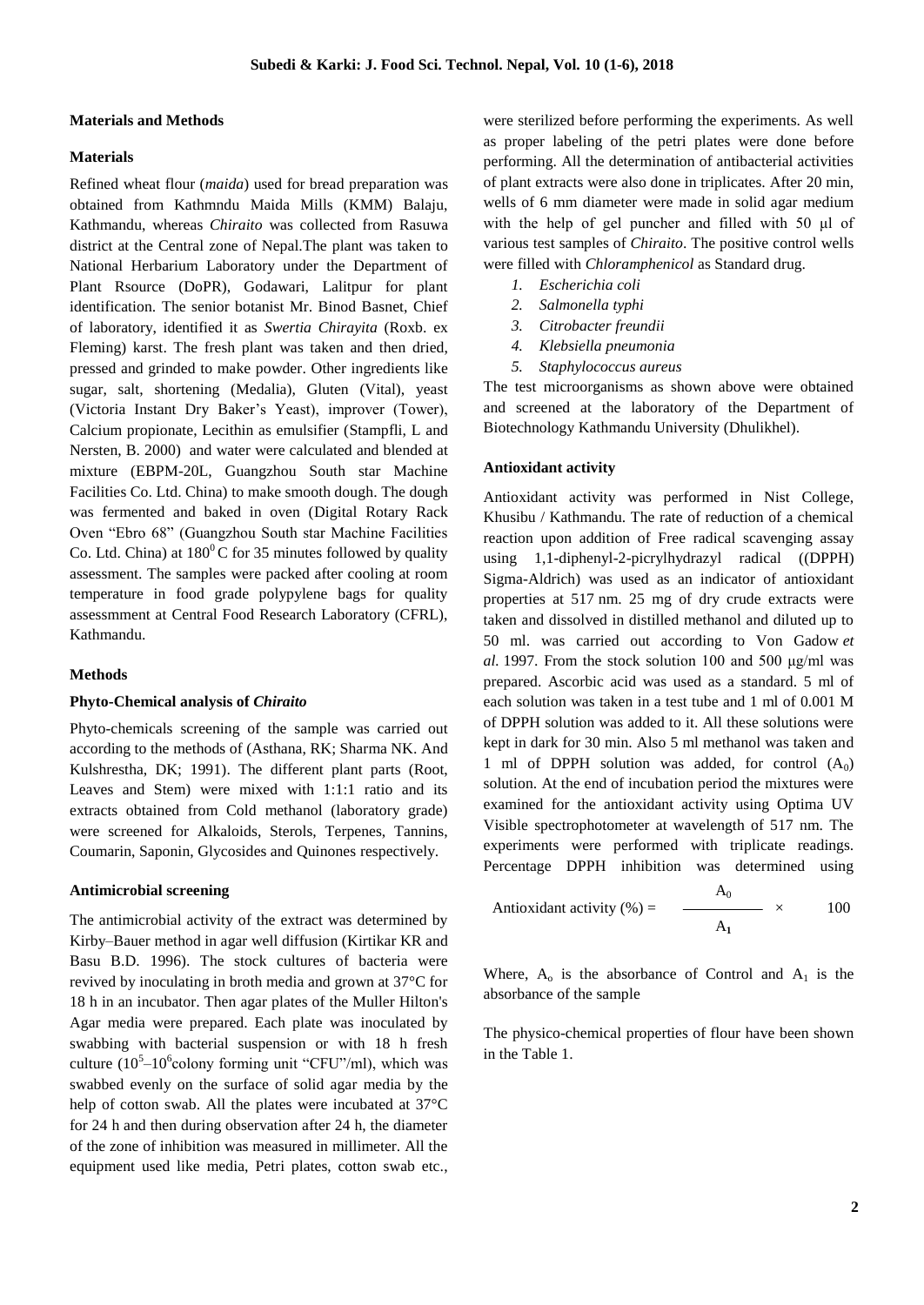**Table 1. Physico-chemical properties of flour** 

| Parameters           | Wheat flour |  |
|----------------------|-------------|--|
| Moisture $(\%)$      | 10.50       |  |
| Ash $(\%)$           | 0.554       |  |
| Sedimentation (%)    | 10.00       |  |
| Falling number (%)   | 349.50      |  |
| Gluten index $(\%)$  | 98.35       |  |
| Farinograph (500 FU) | 60.50       |  |
|                      |             |  |

The moisture was determined using hot air oven, the world standard method (AACC, 2000). Similarly, ash, to determine inorganic substances, was also determined using ICC standard based on 104/1. Sedimentation value that provides information on the protein quantity and quality of flour samples, its value can be in the range of 20 or less for low protein flour with weak gluten to as high as 70 or more for high protein with strong gluten (Paul, 2000). Sedimentation value of wheat and composite flour of wheat and millet were measured respectively using lactic acid solution during a standard time interval based on AACC, ICC No 116/1. The falling number was measured using the world standard alpha amylase activity test- AACC No. 56-81B, ICC No. 107/1, ISO/DIS 3093, ASBC. Gluten is the functional component of protein and determines processing characteristics of flour. It was measured using the ICC standard No 155 and 158, AACC method No 38-12, ISO 7495. Force or torque during mixing a small quantity of dough that characterizes quality and mixing behavior of tested flour was determined by Farinograph Units (FU) following ICC standard No. 115/1. It was important to measure percentage of water absorption, dough development time (DDT), dough stability (DS) and mixing tolerance index (TI). The product formulation and process control are hereby shown in the Table 2.0 and 3.0 respectively.

#### **Table 2. Product formulation**

|                 | Type of products |      |         |      |
|-----------------|------------------|------|---------|------|
| Ingredients     | A                | В    | Control | D    |
| Wheat (flour %) | 100              | 100  | 100     | 100  |
| Chiraito $(\%)$ | 1.0              | 0.1  | 0.0     | 0.01 |
| Water $(\%)$    | 60.5             | 60.5 | 60.5    | 60.5 |
| Salt $(\%)$     | 1.67             | 1.67 | 1.67    | 1.67 |
| Yeast           | 1.33             | 1.33 | 1.33    | 1.33 |
| Sugar $(\%)$    | 1                | 1    | 1       | 1    |
| Lecithin(%)     | 0.65             | 0.65 | 0.65    | 0.65 |

The lab work of final product included measurement of overall physico-chemical properties such as water content, acid degree, compressibility, resilience and elasticity where as technological properties included dough yield, bread yield, bread volume yield and baking loss as shown in Table 4.0 The acid degree which is important to determine the physical state of gluten was measured by AACC (2000) method. Compressibility was measured in terms of texture using Penetrometer. The force was measured for 5 seconds and 115 seconds respectively which were monitored as read by scale on the penetrometer. The difference in force (ΔKm) in 115 and 5 seconds indicated the force applied to the bread crumb  $(\Delta Km=Km_{115}-Km_5)$ . This test was measured under the AACC, (2000) method.

#### **Table 3. Process control table**

| Preparations         | kneading time (Min)             | 4   |
|----------------------|---------------------------------|-----|
|                      | Temp after kneading $(\circ C)$ | 35  |
| Primary fermentation | Time (Min)                      | 15  |
|                      | Temp $(\circ C)$                | 35  |
| Secondary            | Time (Min)                      | 50  |
| fermentations        | Temp( $\circ$ C)                | 35  |
|                      | Step $1 - Temp(C)$              | 210 |
|                      | Time (Min)                      | 10  |
| Baking               | Step 2 –Temp $(C)$              | 200 |
|                      | Time (Min)                      | 10  |
|                      | Step $3 - Temp(C)$              | 180 |
|                      | Time (Min)                      | 15  |

#### **Sensory analysis**

The results of sensory analysis were subjected for two-way ANOVA and LSD tests at 5% level of significance among formulations were made.

The data were statistically analyzed using SPSS for Analysis of Variance (ANOVA) at 5% level of significance. The overall quality of the finished products also showed that *Chiraito*, as herb extract didn't affect physico-chemical properties of the product which was measured in terms of dough yield, bread volume, elasticity, acid degree, water content, crumb porosity, texture, smell and taste. Overall acceptability showed that bread (Sample D) with 0.010% was superior.

## **Results and Discussions**

The *Chiraito* sample was collected from Rasuwa district of Nepal. The Phytochemical, antimicrobial, antioxidant properties of the herb plant was analyzed. Plant extract showed the presence of phytochemicals such as basic alkaloids, coumarin, glycosides, steroids, quinones, flavonoid and terpenoids. The antibacterial activity of the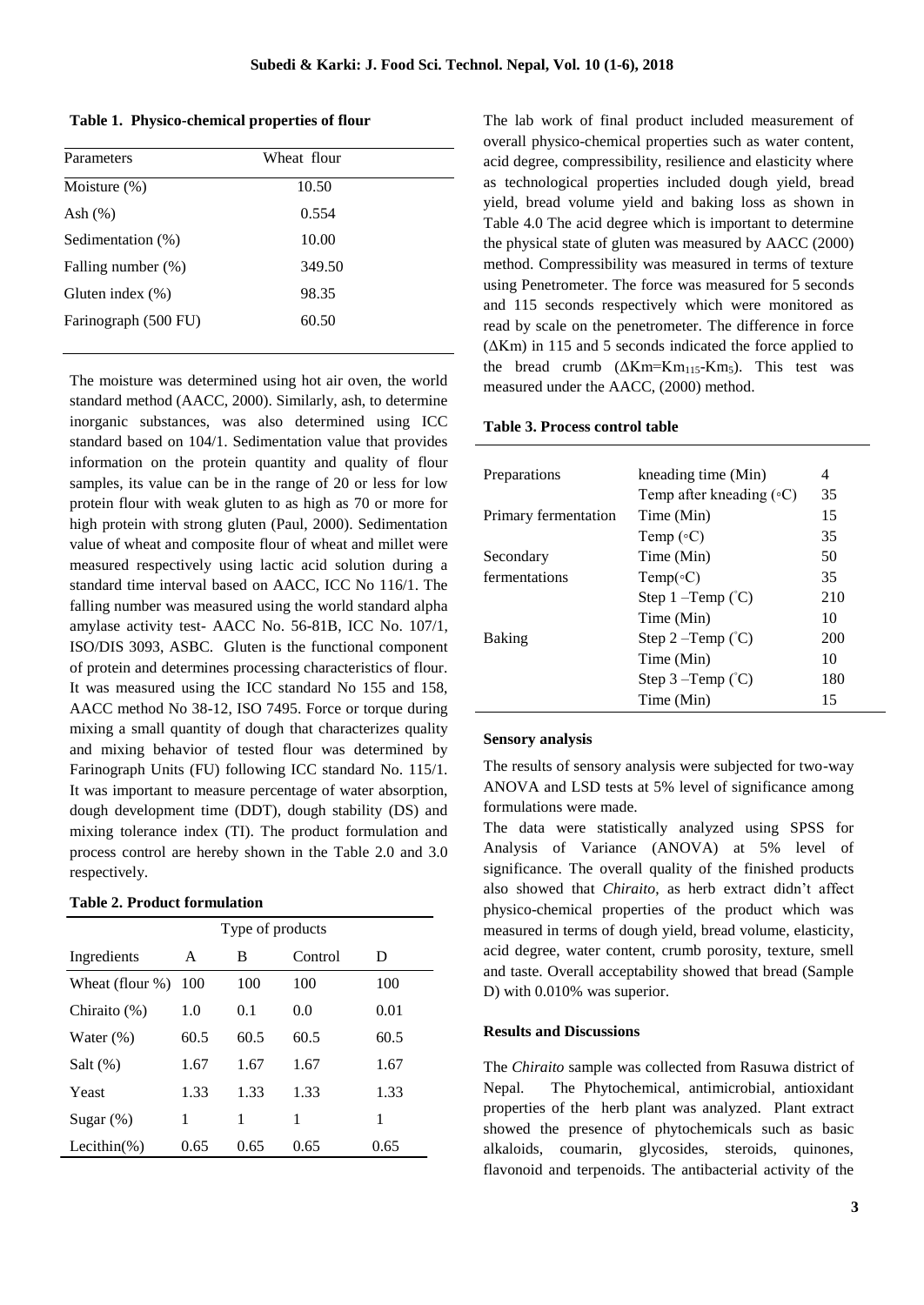extract showed significantly bioactive by inhibiting the growth of selected pathogenic microbial species for the test. The zone of inhibition (ZOI) shown by the extracts was comparable to the standard antibiotics. The antioxidant activity of the sample was found to be 62% at 500 μg/ml and 15% at 100 μg/ml by radical scavenging method and showed most significant antioxidants potential. Its incorporation in wheat flour to make bread and its sensory characteristic was also studied. The bread prepared using Chiraito at the rate of 0.01% was liked the most. Since *Chiraito* is one of the most useful medicinal herbs found in Nepal, its use in brewery is under research as hops substitute. Mangiferin, Swetiamerin and Amarogentin found in *Chiraito* is potential as functional supplement (Subedi, I and Kartki, T. 2018). Magniferin is named after *Mangifera indica*, the leaves of mango, which is reported to possess considerable hypoglycemic property due to this phytochemical (Muruganandan, S*.* 2005). Mangiferin has also been reported to show suppressive effects on blood lipids in diabetes (Leiro, J.M., 2003). It is reported as antiproliferative, immunodilatory, cardiotonic and diuretic properties (Andrea, A.C, 2005). Mangiferin significantly increased heart tissue phospholipids in isoproterenol induced cardio-toxic rats suggesting cardioprotective and hypolipidemic effects (Nair and Devi, 2006). The infusion of *Swertia chirayita* is locally used in Nepal as an antidiabetic (Oral local communication). A review of literature indicates that mangiferin seem to have several modes of actions for counteracting diabetes and its complications; directly by stimulating insulin production, enhancing glycolytic enzymes, inhibiting glucosidase and other

enzymes such as maltase, sucrase, isomaltase and aldose reductase and indirectly by its antioxidant capacity, analgesic, anti-inflammatory and antiatherogenic (Muruganandan,S., 2005), cardioprotective and antihyperlipidemic properties (Nair and Devi 2006). Swertiamarin, has been reported to possess a number of pharmacological properties such as hepatoprotective and antidematogenic/anti-inflammatory, free radical scavenging and antispastic (Vaijanathappa and Badami, 2009). Swertiamarin has also been reported as a potent lipid lowering agent comparable to the clinical drug atorvastatin which may also contribute to its cardioprotective and anti-atherosclerotic role (Vaidya, H. 2009). Swertiamarin has been reported to have very low toxicity and is anti-bacterial (Sultana and Amhed, 2013). The result from this study indicates that swertiamarin and its derivatives are present in all plant parts of *Chiraito* and supposed to possess functional to health benefit. Amarogentin, the bitterest compound known to mankind, is known as poismerase inhibitor (Ray, S. 1996), chemopreventive and is reported to have anti-leishmanial and gastroprotective properties (Medda,S. 1999).

The overall quality of the finished products also showed that *Chiraito*, as herb extract doesn't affect its physicochemical properties, which has been tabulated in Table 4.



**Figure 1. Overall quality of the finished product**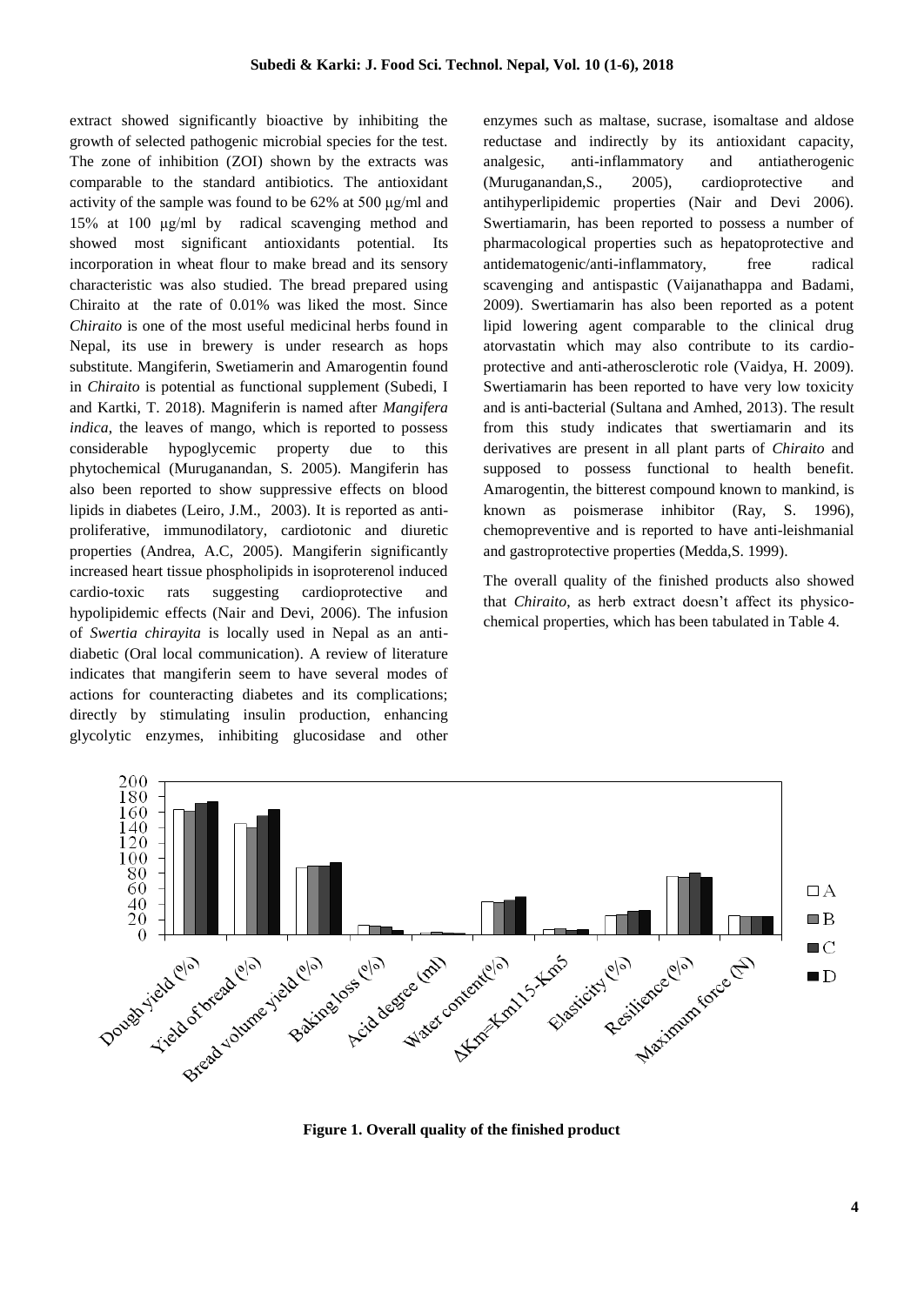|                          | Samples |       |         |      |
|--------------------------|---------|-------|---------|------|
| Parameters               | A       | B     | Control | D    |
| Dough yield $(\%)$       | 164     | 162   | 172     | 174  |
| Yield of bread (%)       | 145     | 140   | 155     | 164  |
| Bread volume yield (%)   | 88.1    | 89.5  | 90      | 94.1 |
| Baking loss (%)          | 12      | 11    | 10      | 6    |
| Acid degree $\text{m}$ ) | 2.8     | 3.3   | 2.6     | 2.1  |
| Water content(%)         | 42.6    | 42.1  | 44.7    | 49.9 |
| $\Delta$ Km=Km115-Km     | 7       | 8     | 6       | 7    |
| Elasticity (%)           | 25.5    | 26.5  | 31      | 32   |
| Resilience (%)           | 76.4    | 75    | 80.7    | 75   |
| Maximum force (N)        | 25.56   | 24.05 | 24.50   | 24.4 |
|                          |         |       |         |      |

**Table 4. Overall physico-chemical properties of the products**

# **Conclusions**

In order to develop the baking science in flour confection technology, application of *Swertia chiraita* from 0 to 1.0 % in fine wheat flour  $(431 \mu m)$  for the production of bread has been investigated. The *Chiraito* herb was tested to assess its antimicrobial and antioxidant property prior to application in flour confection. Then it was determined to add in wheat flour and bread was prepared. The products so prepared were subjected to sensory evaluation using 9-points (Hedonic Rating Test) and data were statistically analyzed using SPSS for Analysis of Variance (ANOVA) at 5% level of significance. The Statistical sensory analysis (Color, Crumb, Texture, Taste, Crust and Overall acceptability) showed that bread (Sample D) product supplemented with 0.010% *Chiraito* powder was found to be significantly superior among all bread formulations. So it can be recommended that wheat flour has a good potential for use as a functional agent in bakery products to design health foods.

#### **References**

AACC (2000), Approved methods of the American Association of Cereal Chemists, 10th edition, The Association: St. Paul, MN.

Andrea A. C., Lyons D. E., Haile M. and Butler E. A. (2005), Ethno-archaeological Approaches to the Study of Prehistoric Agriculture in the Ethiopian Highlands. In: Vander Veen, Ed., The Exploitation of Plant Resources in

Ancient Africa. Kluwer Academic: Plenum Publishers, New York.

Asthana, RK; Sharma NK; Kulshrestha, DK; Chattarjee, SK. Oxford: Pergamon Press; (1991). Phytochemistry v. 30(3): p 1037-1039; 1991.

Cauvin S. and Young L. (2006), Baked products: Science Technology and Practices,Bake Tran, High Wycombe, Bucks, UK, Blackwell publishing, pp: 156.

Kirtikar K.R. and Basu B.D. "Antipyretic activity of six medicinal plants of India", Indian Med Plants (1984): 3, 1664-6

Leiro J.M. (2003)"In vitro effects of mangiferin on superoxide concentrations and expression of the inducible nitric oxide synthetase, tumour necrosis factor-alphaand transforming growth factor-beta genes". *Biochem. Pharma*: 65:1361-1371.

Muruganandan, S., *(2005)*, "Effect of mangiferin on hyperglycemia and atherogenicity in streptozotocin diabetic rats". *J. Ethnopharma*: 97,497-501.

Medda S., Mukhopadhyay S. and Basu M.(1999) "Evaluation of the in-vivo activity and toxicity of amarogentin, an anti-leishmanial agent, in both liposomal and niosomal forms" *J. Antimicrob. Chemothe*: 44,791-4.

Nair P.S. and. Devi C.S.S.(2006) "Efficacy of mangiferin on serum and heart tissue lipids in rat subjected to isoproterenol induced cardio toxicity". *Toxicology* : 228,135-139.

Paul, M. (2000), Approved methods of American Association of Cereal Chemists,  $10<sup>th</sup>$  edition, adopted from methods 56-61A

Phoboo, S. (2012), Phenolic-linked biochemical rationale for the anti-diabetic properties of *Swertia chirayita*, Copyright © 2012 John Wiley & Sons, Ltd. Phytother Res. 2013 Feb;27(2):227-35.

doi: https://www.ncbi.nlm.nih.gov/pubmed/22523004

Ray, S. (1996) "Amarogentin, a naturally occurring secoiridoid glycoside and a newly recognized inhibitor of topoisomerase I from *Leishmaniadonovani*" *J. Nat. Pro.* (1996): 59,27-29.

Stampfli L. and Nersten B. (2000), Emulsifiers in bread making, MATFORSK, Norwegian Food Research Inistitute, Osloveien 1, N- 1430 AS, Norway.

Subedi I. and Karki T, (2018), Comparison of Phytochemicals of Native Plant, *Swertia Chirayita* (Roxb. ex Fleming) Karst from Rasuwa District in Nepal, Open access Scientific Journal, Ecronicon, published on 17Jan, 2018, available in https://www.ecronicon.com/ecnu/pdf/ECNU-13-00418.pdf